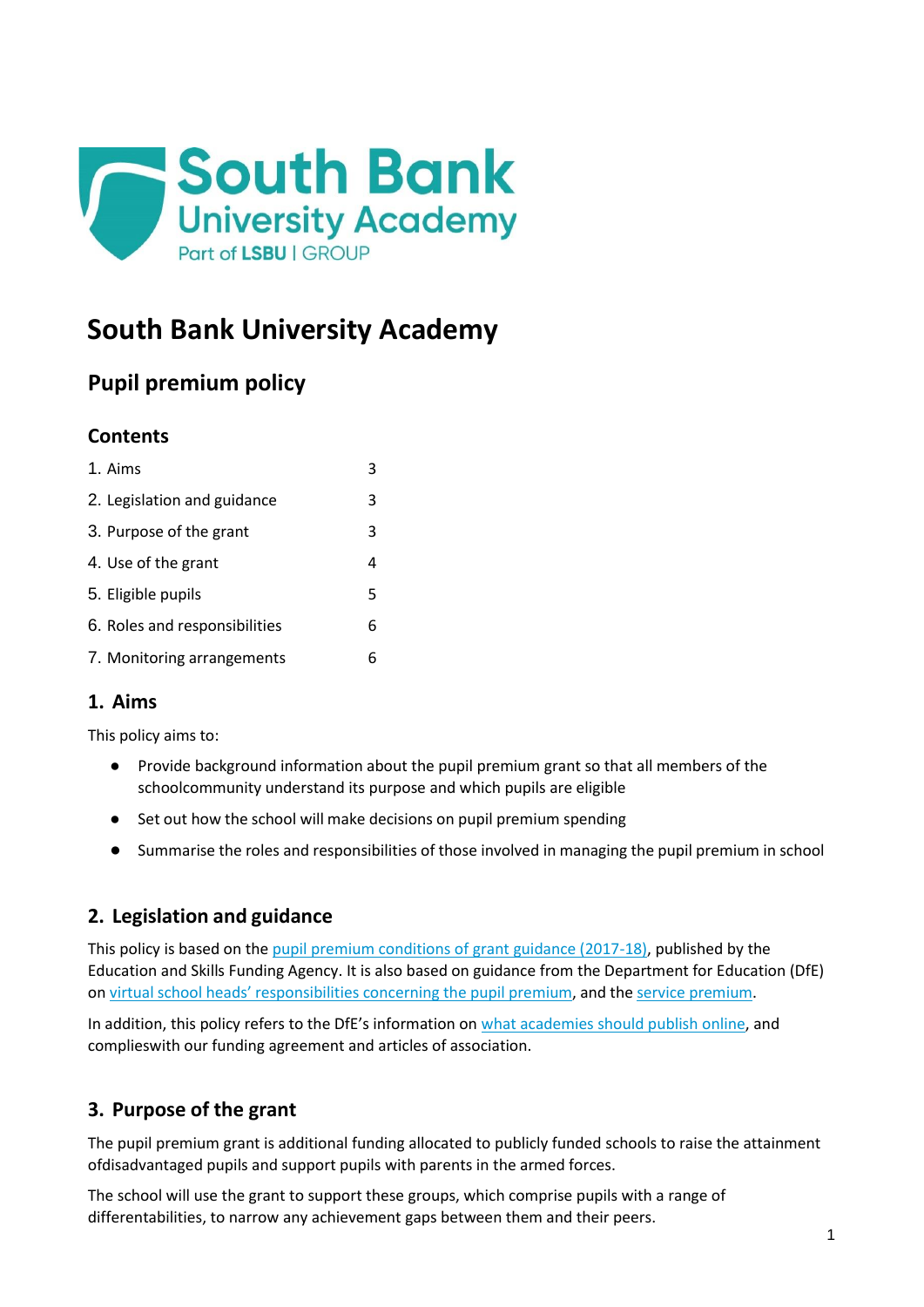We also recognise that not all pupils eligible for pupil premium funding will have lower attainment than their peers. In such cases, the grant will be used to help improve pupils' progress and attainment so that they canreach their full potential.

## <span id="page-1-0"></span>**4. Use of the grant**

South Bank University Academy is a relatively new 11-18 Secondary school located on the Aylesbury Council Estate in Southwark. It opened in September 2014 as the University Academy of Engineering South Bank and was relaunched in September 2021. It has significantly higher numbersof Pupil Premium and EAL students than the national average.

Our use of the Pupil Premium is based upon the tiered 3 stage approach recommended by the EducationalEndowment Foundation. The 3 tiers are:

#### **1. Teaching**

- There is a whole school focus on Literacy and Tier 2 and 3 words
- Weekly CPD sessions
- Staff are provided with opportunities to regularly engage with the latest Educational research
- We have a formal coaching programme for staff
- Reduction of distraction within lessons through a clear and consistent Behaviour policy

#### 2. **Targeted academic support**

- Literacy interventions run by HLTA's
- Oracy lessons in the KS3 curriculum
- One to One coaching programmes
- Structured intervention programme based upon student needs

#### 3. **Wider strategies**

- Daily free breakfast
- Homework clubs every night until 5pm
- LRC open daily from 7:30am 5pm
- Day 10 programme
- After school enrichment programme

We will publish information on the school's use of the pupil premium on the school website in line with therequirements set out in our funding agreement and the DfE's guidance on what academies should publishonline.

#### <span id="page-1-1"></span>**5. Eligible pupils**

The pupil premium is allocated to the school based on the number of eligible pupils

|           | Year 7 |               | Year 8 |               | Year 9 |               | Year 10 |               | Year 11 |               | <b>Total</b> |               |
|-----------|--------|---------------|--------|---------------|--------|---------------|---------|---------------|---------|---------------|--------------|---------------|
|           | %      | <b>Pupils</b> | %      | <b>Pupils</b> | %      | <b>Pupils</b> | %       | <b>Pupils</b> | %       | <b>Pupils</b> | %            | <b>Pupils</b> |
| FSM       |        |               |        |               |        |               |         |               |         |               |              |               |
| <b>PP</b> |        |               |        |               |        |               |         |               |         |               |              |               |

Eligible pupils fall into the categories explained below.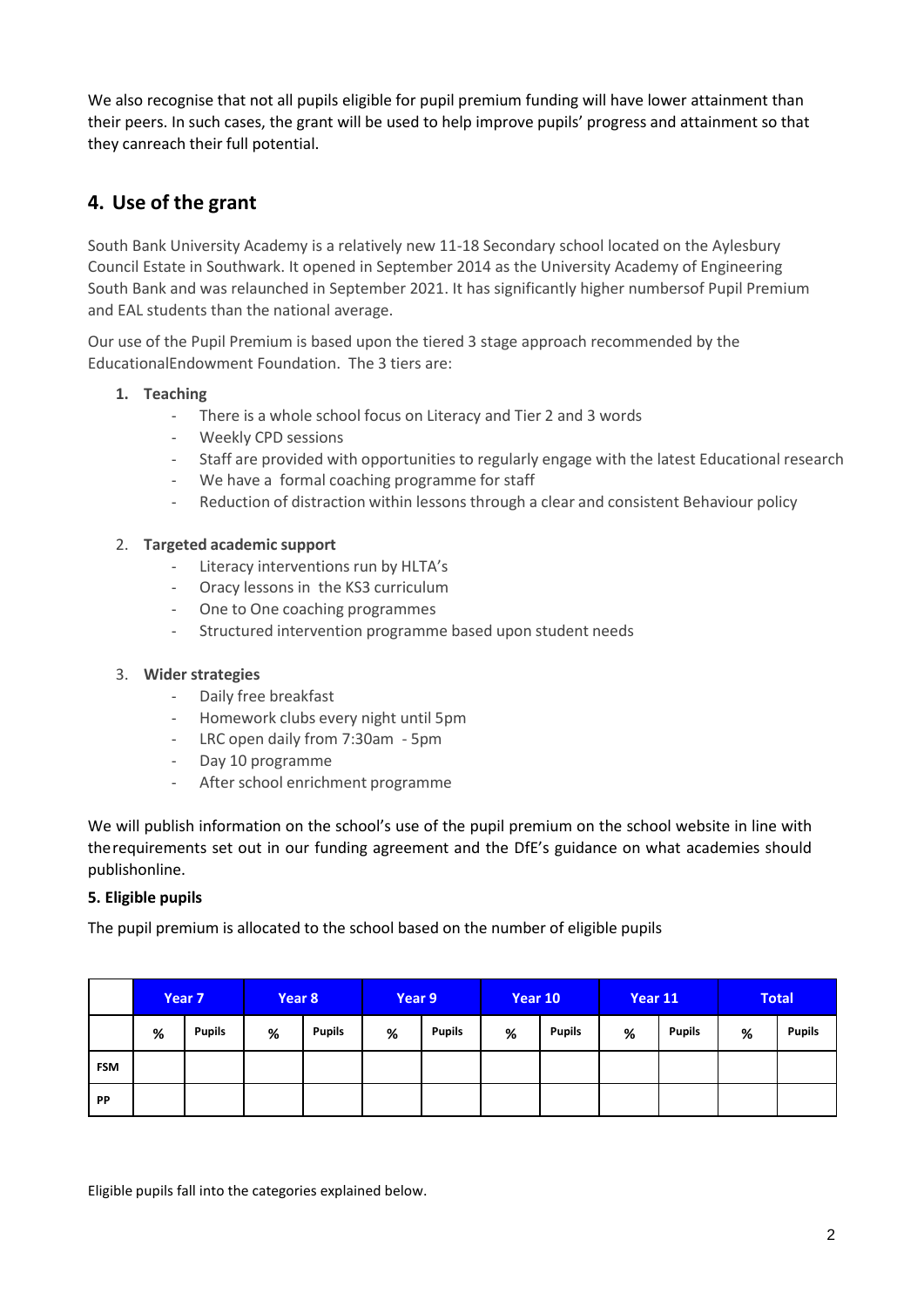#### **5.1 Ever 6 free school meals**

Pupils recorded in the most recent January school census who are known to have been eligible for free school meals at any point in the last 6 years (as determined by the DfE's latest conditions of grant guidance).

This includes pupils first known to be eligible for free school meals in the most recent January census.

It does not include pupils who received universal infant free school meals but would not have otherwise received free lunches.

#### **5.2 Looked after children**

Pupils who are in the care of, or provided with accommodation by, a local authority in England or Wales.

#### **5.3 Post-looked after children**

Pupils recorded in the most recent January census and alternative provision census who were looked after by an English or Welsh local authority immediately before being adopted, or who left local authority care on aspecial guardianship order or child arrangements order.

#### **5.4 Ever 6 service children**

Pupils:

- With a parent serving in the regular armed forces
- Who have been registered as a 'service child' in the school census at any point in the last 6 years (as determined by the DfE's latest conditions of grant guidance), including those first recorded as such inthe most recent January census
- In receipt of a child pension from the Ministry of Defence because one of their parents died whileserving in the armed forces

#### <span id="page-2-0"></span>**6. Roles and responsibilities**

#### **6.1 Principal and senior leadership team**

The Principal and AVP with responsibility for Pupil Premium are responsible for:

- Keeping this policy up to date, and ensuring that it is implemented across the school
- Ensuring that all school staff are aware of their role in raising the attainment of disadvantaged pupilsand supporting pupils with parents in the armed forces
- Planning pupil premium spending and keeping this under constant review, using an evidence-based approach and working with virtual school heads where appropriate
- Monitoring the attainment and progress of pupils eligible for the pupil premium to assess the impact ofthe school's use of the funding
- Reporting on the impact of pupil premium spending to the governing board on an ongoing basis
- Publishing information on the school's use of the pupil premium on the school website, as required byour funding agreement and in line with guidance from the DfE
- Providing relevant training for staff, as necessary, on supporting disadvantaged pupils and raising attainment
- Ensuring the trust executive are kept informed of pupil premium strategy, impact and review.

#### **6.2 Governors and trust executive**

The governing board is responsible for in conjunction with the trust executive for:

- Holding the Principal to account for the implementation of this policy
- Ensuring the school is using pupil premium funding appropriately, in line with the rules set out in the conditions of grant
- Monitoring the attainment and progress of pupils eligible for the pupil premium, in conjunction with the